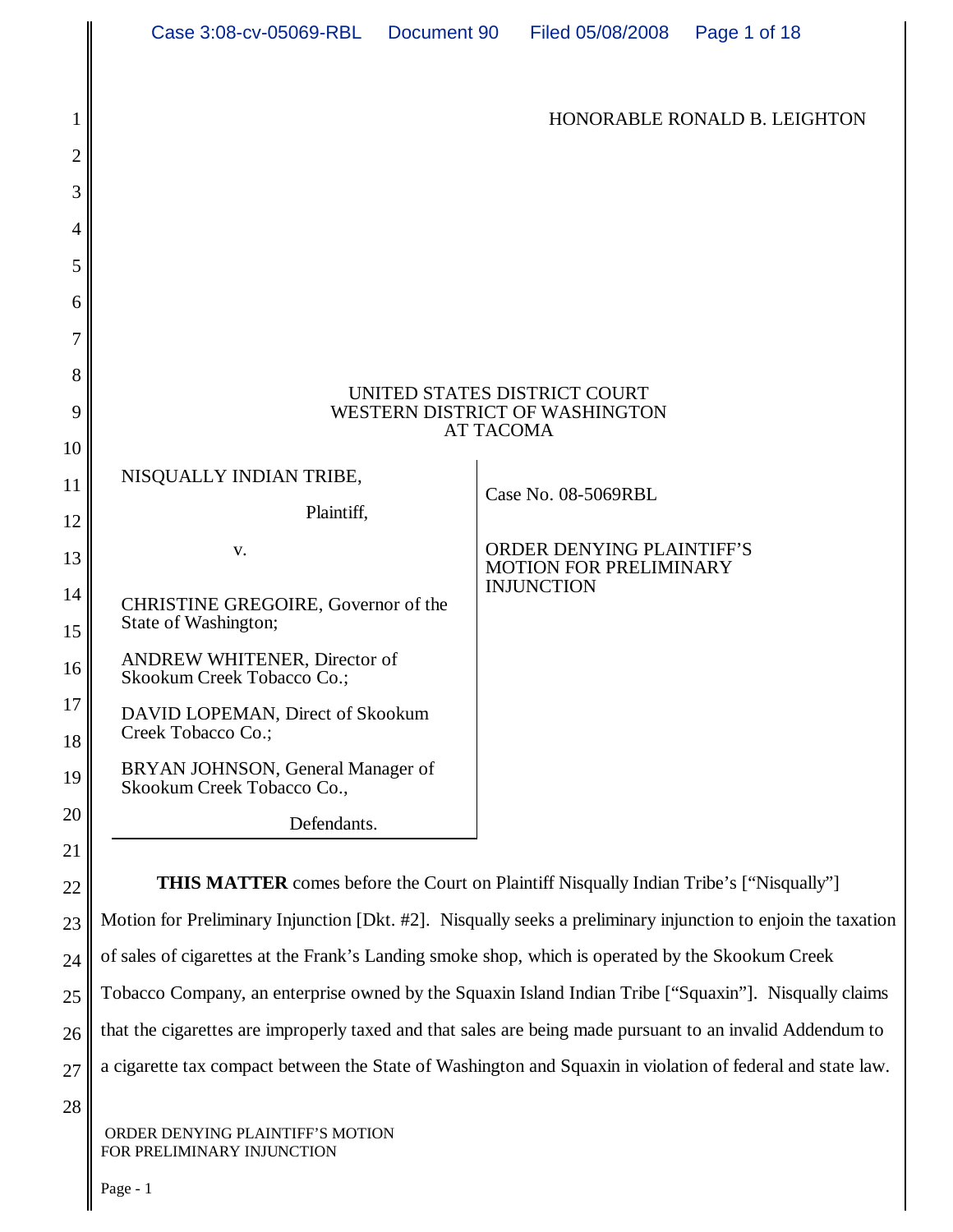1 2 Nisqually also claims that the Addendum conflicts with an existing cigarette tax compact between the State and Nisqually.

3 4 5 6 7 8 9 10 11 12 13 Defendants in this matter include Washington State's governor, Christine Gregoire, the official who negotiated and entered into the cigarette tax compact and Addendum with the Squaxin; and the directors and general manager of Skookum Tobacco: Andrew Whitener, Bryan Johnson and David Lopeman. Defendant Governor Gregoire has moved to dismiss this matter pursuant to Fed. R. Civ. P. 12(b)(7) on the basis that the Court lacks subject matter jurisdiction and that Squaxin is an indispensable party to the suit under Fed. R. Civ. P. 19 [Dkt. # 31]. Defendants Whitener, Lopeman and Johnson join in the Governor's motion to dismiss for failure to join Squaxin and the Frank's Landing Indian Community ["the Community"], both indispensable parties [Dkt. # 20]. These defendants also request that the Court dismiss the action against them because they play no role in the collection or disbursement of tax revenues by Squaxin. They therefore could not comply with the injunctive relief Nisqually seeks, even if ordered by the Court.

14 15 16 17 The Court has allowed Squaxin and the Community to intervene for the limited purposes of objecting to the Plaintiff's Motion for Preliminary Injunction and moving for dismissal. Both Squaxin and the Community move for dismissal pursuant to Fed. R. Civ. P. 12(b)(7), on the basis that each is an indispensable party to the litigation under Fed. R. Civ. P. 19 [Dkt.  $\# 36 \& \# 57$ ].

18 19 20 21 The Court must determine its jurisdiction before considering the merits, *Wilbur v. Locke*, 423 F.3d 1101, 1105-06 (9th Cir. 2005). It therefore has considered the motions to dismiss for lack of subject matter jurisdiction and for failure to join an indispensable party in advance of Nisqually's motion for preliminary injunction.

22 23 24 25 26 27 The Court has reviewed materials submitted by the parties and participated in extensive oral argument with counsel and for the following reasons, **DENIES** the defendants' motions to dismiss for lack of subject matter jurisdiction and failure to join Squaxin and the Community pursuant to Fed. R. Civ. P. 19; **DENIES** the Nisqually's motion for preliminary injunction [Dkt. # 2]; **GRANTS** Defendants Whitener, Johnson and Lopeman's motion to dismiss the suit as against them [Dkt. # 20]; and **GRANTS** Nisqually's motion to amend complaint [Dkt. # 46].

28

 ORDER DENYING PLAINTIFF'S MOTION FOR PRELIMINARY INJUNCTION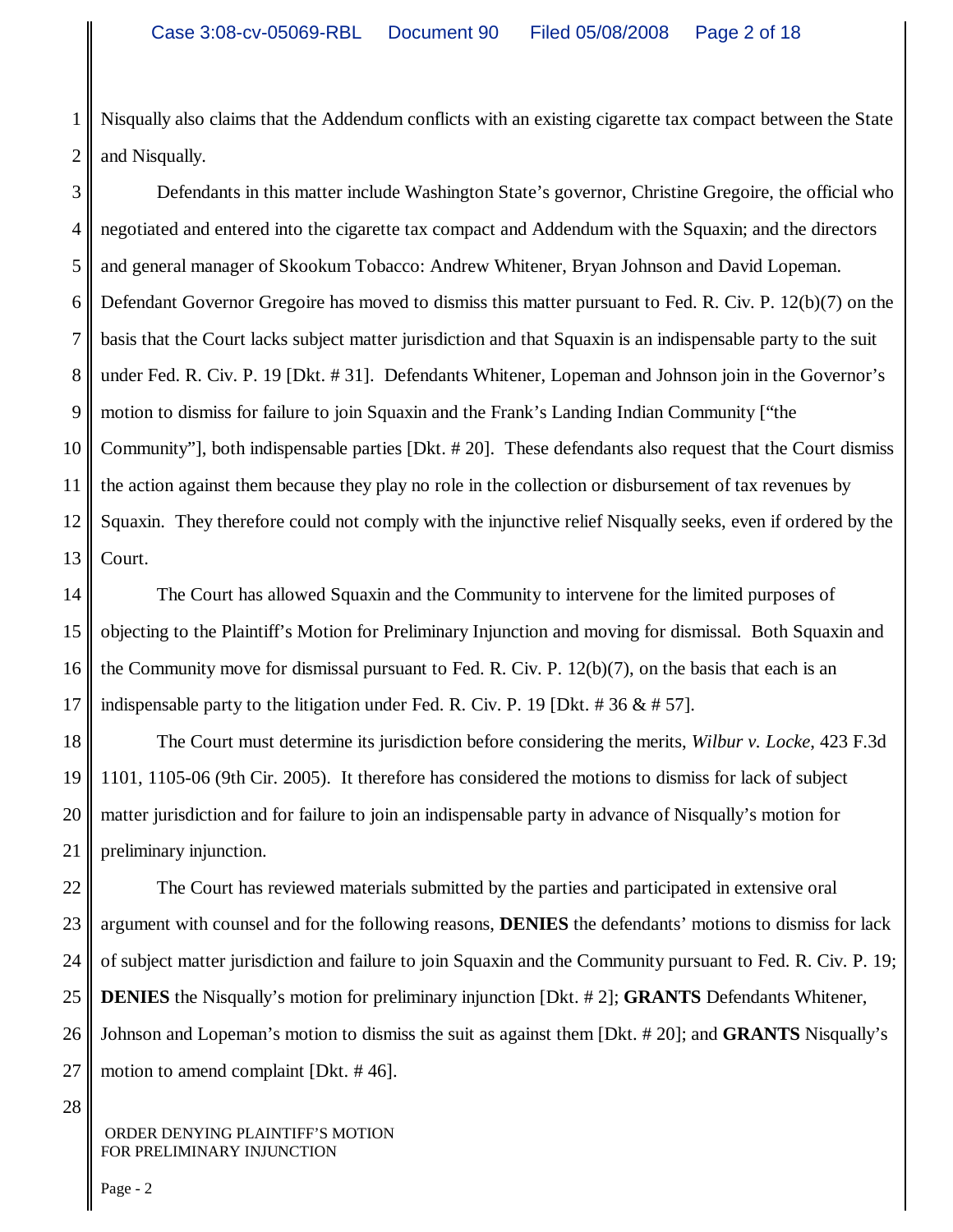#### **I. BRIEF HISTORY OF FRANK'S LANDING**

Frank's Landing consists of three parcels of land that are held in trust by the United States for the benefit of individual Indians, otherwise known as allotments. The government gave these allotments to individual Indians in 1918 when part of the land constituting the Nisqually Reservation was taken to create the Fort Lewis Military Reservation. The smoke shop that is at issue in this litigation is located on one of these allotments and the beneficiary of this allotment is Theresa Bridges, a Squaxin tribal member.

7 8 9 10 11 12 13 In 1987, Congress enacted Pub. L. No. 100-153, § 10 (Nov. 5, 1987), to recognize that the members of the Frank's Landing Indian Community are eligible for certain programs and services provided to Indians by the United States government and that the Community is "recognized as eligible to contract, and to receive grants, under the Indian Self-Determination and Education Assistance Act[.]" The legislative history, Senate Report No. 100-186, S. Rep. 100-186 (Sep. 29, 1987), indicates that Congress did not intend to establish the Community as a "federally-recognized tribe," nor did it intend to establish Frank's Landing as an Indian reservation.

14 15 16 17 18 Congress amended this law in 1994 to explicitly declare that the Community is a "self-governing dependent Indian community that is not subject to the jurisdiction of any federally recognized tribe." *See* Pub. L. No. 103-435, § 8 (Nov. 2, 1994). Congress also expressly reiterated that the law does not "constitute the recognition by the United States that the Frank's Landing Indian Community is a federally recognized tribe." *Id.*

19 20 21 The Frank's Landing allotments are outside the boundaries of the Nisqually Reservation, and the legal status and jurisdiction of this trust land has been the subject of a longstanding dispute between Nisqually and the Frank's Landing Indian Community.

#### 22

#### **II. MOTIONS TO DISMISS FOR LACK OF SUBJECT MATTER JURISDICTION**

- 23
- 24 25 26 27 28 ORDER DENYING PLAINTIFF'S MOTION FOR PRELIMINARY INJUNCTION Defendants move to dismiss this matter under Fed. R. Civ. P. 12(b)(1) on the basis that federal question subject matter does not exist. The federal courts have jurisdiction over any civil action arising under the Constitution, laws, or treaties of the United States, 28 U.S.C. § 1331, and any action brought by an Indian tribe arising under the Constitution, laws, or treaties of the United States. 28 U.S.C. § 1362.In order for a suit to arise under federal law, "a plaintiff's well-pleaded complaint must established either (1)

**a. The Court has Federal Question Subject Matter Jurisdiction**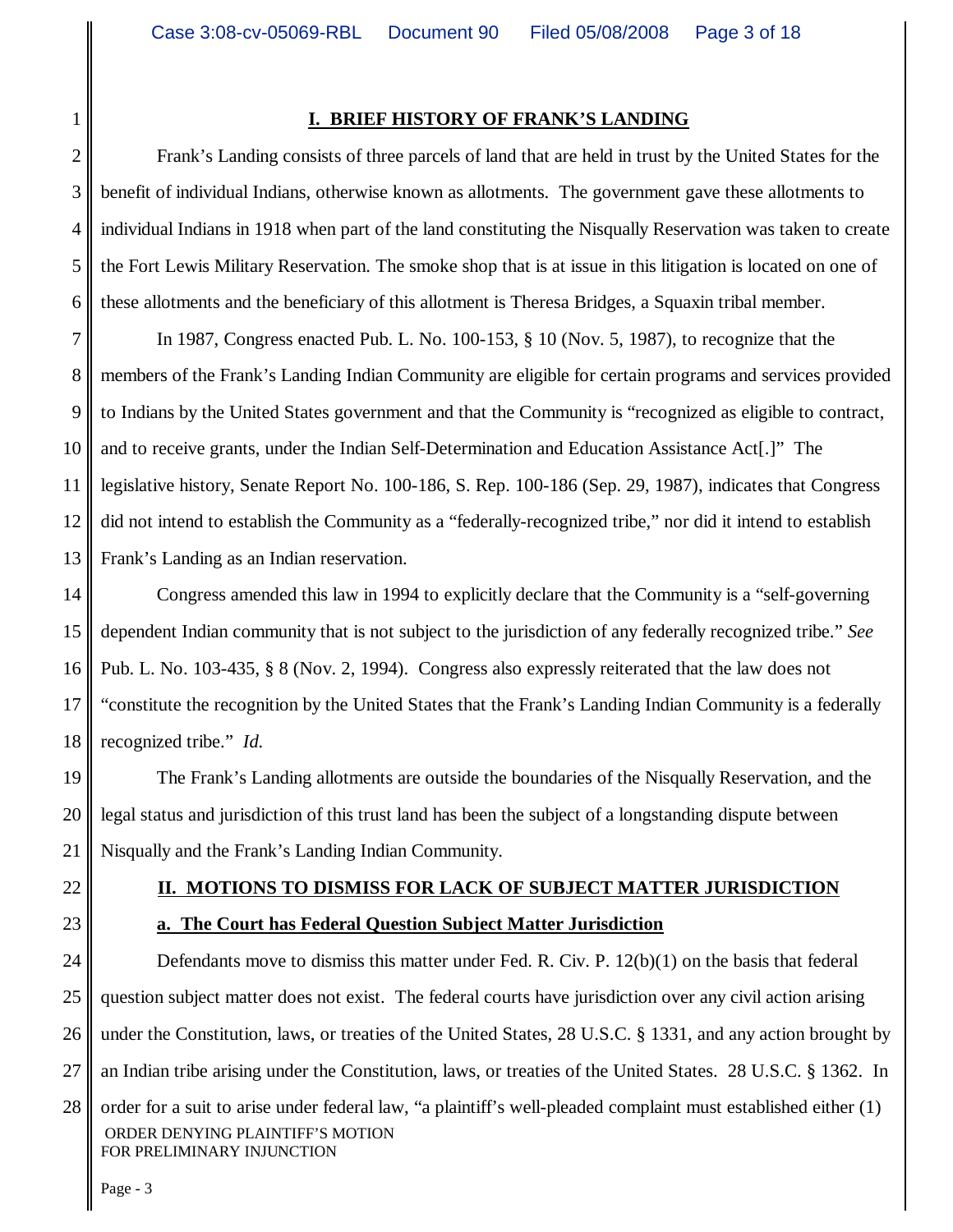1 2 3 4 that federal law creates the cause of action or (2) that the plaintiff's asserted right to relief depends on the resolution of a substantial question of federal law." *Peabody Coal Co. v. Navajo Nation*, 373 F.3d 945, 949 (9th Cir. 2004), *cert. denied*, 543 U.S. 1054 (2005). The mere fact that a defendant is a tribe is not enough to create federal question jurisdiction. *Id.*

5 6 7 8 9 10 Although Nisqually has not adequately set forth federal law that creates a cause of action<sup>1</sup>, federal question jurisdiction exists because Nisqually's right to relief depends on the resolution of a substantial question of federal law. Nisqually's requested relief depends on whether Squaxin can exercise its power , as a sovereign, federally-recognized tribe, to tax economic activity occurring on land held in trust by the United States for a member of the Squaxin Tribe–land that is within the territory of a self-governing dependent Indian community.

11 12 13 14 15 16 The question of a tribe's power to tax is a question of federal law because its power to tax derives from its inherent sovereign authority, and "[o]nly the Federal Government may limit a tribe's exercise of its sovereign authority." *Merrion v. Jicarilla Apache Tribe*, 455 U.S. 130, 147 (1982). Because Nisqually's request for relief turns on this question of whether Squaxin can impose its tribal cigarette tax on sales made on land held in trust for Squaxin tribal member, Theresa Bridges, the Court has federal question jurisdiction over this matter.

## **b. The Court has Supplemental Jurisdiction**

18 19 20 21 Nisqually also asserts two state law claims: the Addendum and the continued sale of cigarettes at the Frank's Landing smoke shop violate state law and are a breach of the existing cigarette compact between Nisqually and the State. The Court has supplemental jurisdiction over these claims pursuant to 28 U.S.C. § 1367:

> [I]n any civil action of which the district courts have original jurisdiction, the district courts shall have supplemental jurisdiction over all other claims that are so related to claims in the action within such original jurisdiction that they form part of the same case or controversy under

22

23

24

<sup>25</sup>

<sup>26</sup> 27 28 <sup>1</sup> Nisqually alleges that the defendants' actions violate federal law including, but not limited to, the Constitution of the United States, and Pub. L. No. 103-435, 108 Stat. 4569 (Nov. 2, 1994). Nisqually has not alleged what portion of the Constitution has been violated, and Pub. L. No. 103-435 does not create a private cause of action. Instead, Pub. L. No. 103-435 only amends a previous law that formally recognizes the Frank's Landing Indian Community and its eligibility for certain federal programs and services; and adds that the Community is "not subject to the jurisdiction of any federally recognized tribe."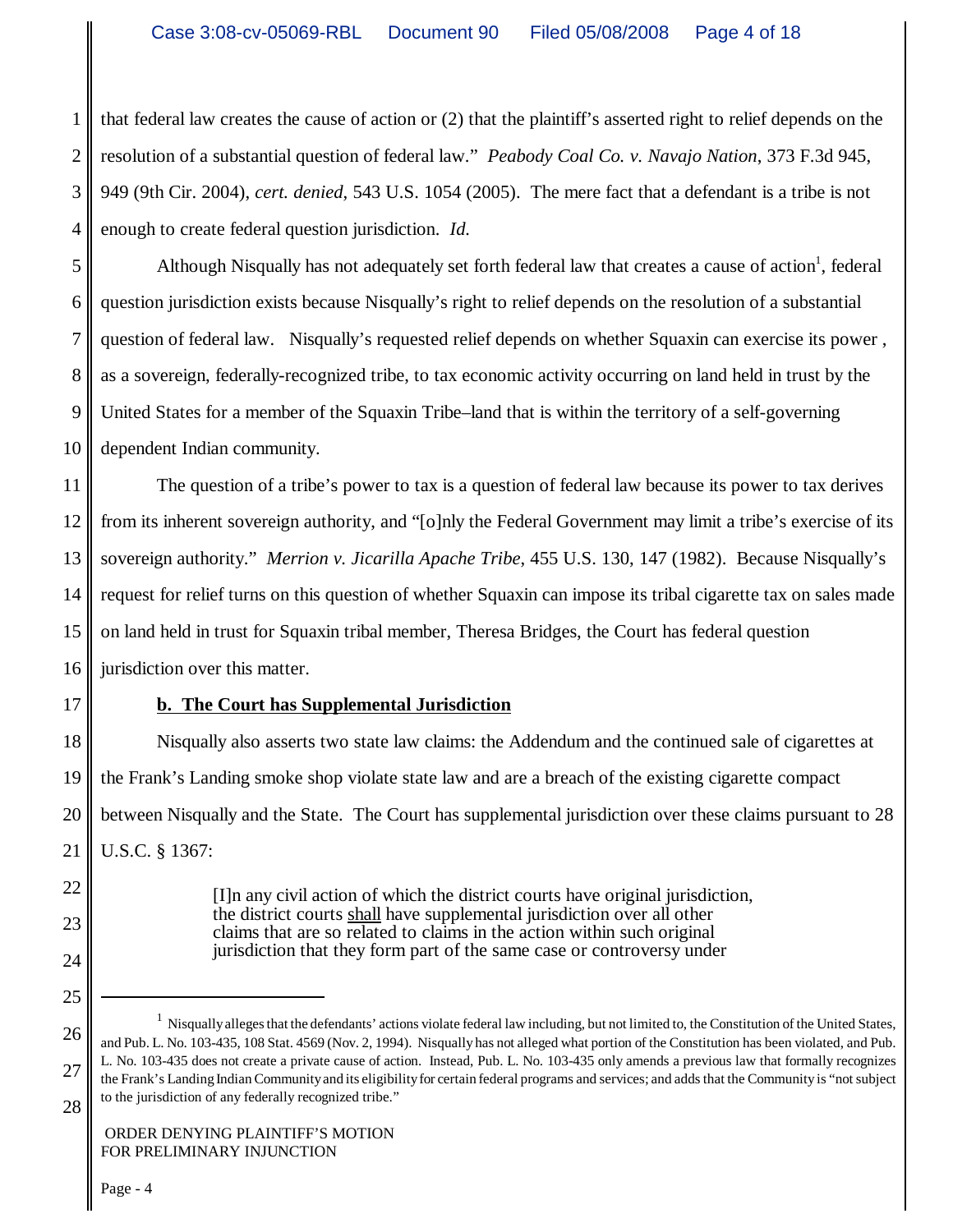Article III of the United States Constitution. 28 U.S.C. § 1367(a) (emphasis added).

28 U.S.C. § 1367(a) requires the Court to exercise supplemental jurisdiction over all claims that are related to the claims under which original jurisdiction arises, as long as these claims form part of the same "case or controversy." Claims are part of the same case or controversy if the state and federal claims derive from a "common nucleus of operative fact." *United Mine Workers of America v. Gibbs*, 383 U.S. 715, 725 (1966).

Nisqually claims that the Addendum to the Squaxin compact and the continued sale of Squaxin tribal taxed cigarettes at the Frank's Landing smoke shop are violations of federal and state law and that the Governor breached the existing cigarette compact with Nisqually when she entered into the Addendum. *See Complaint* [Dkt. # 1], ¶ 30, ¶ 33, ¶ 36. All of Nisqually's claims involve the negotiation and enactment of the Addendum by the Squaxin and the Governor, as well as the sale of Squaxin tribal taxed cigarettes at the tribe's Frank's Landing smoke shop. Thus, both the federal and state law claims derive from a common nucleus of operative fact and arise from the "same case or controversy" for supplemental jurisdiction purposes.

#### **II. MOTIONS TO DISMISS FOR FAILURE TO JOIN INDISPENSABLE PARTIES**

Defendants have moved for dismissal pursuant to Fed. R. Civ. P. 12(b)(7) on the basis that Squaxin and the Community are indispensable parties under Fed. R. Civ. P. 19. The Court finds that Squaxin is a necessary and indispensable party to the suit but that Nisqually may name Jim Peters, chairman of Squaxin, pursuant to *Ex Parte Young* to cure the indispensability defect. Furthermore, the Court finds that the Community is a necessary party to the suit and joinder is feasible; thus, the Community must be joined pursuant to Fed. R. Civ. P. 19(a).

23

## **a. Fed. R. Civ. P. 19 Analysis**

24 25 26 27 28 ORDER DENYING PLAINTIFF'S MOTION FOR PRELIMINARY INJUNCTION In a Rule 19 mandatory joinder analysis, the Court must first ask whether an absent party is necessary to the suit, and, if so, whether joinder is feasible. Fed. R. Civ. P. 19(a). If the absent party is a necessary party that cannot feasibly be joined, then the Court must determine whether the party is an indispensable party: whether the action "in equity and good conscience" should proceed in the absence of the party or must it be dismissed. Fed. R. Civ. P. 19(b).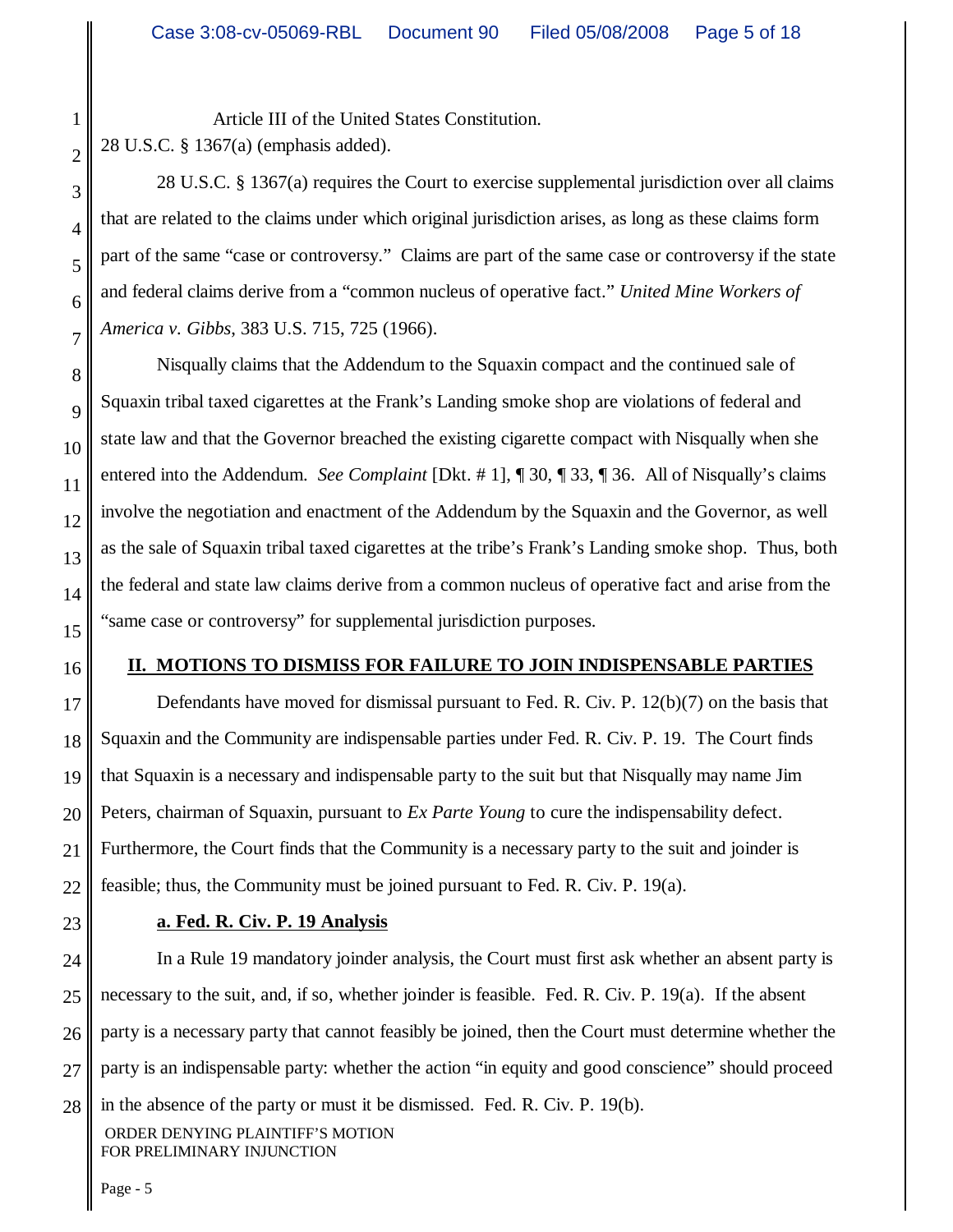An absent party is necessary if one of two grounds is met:

(1) in that person's absence complete relief cannot be accorded among those already parties; or (2) that person claims an interest relating to the subject of the action and is so situated that the disposition of the action in the person's absence may: (i) as a practical matter impair or impede the person's ability to protect that interest; or (ii) leave the persons already parties subject to a substantial risk of incurring double, multiple or otherwise inconsistent obligations by reason of the claimed interest.

6 7 8 Fed. R. Civ. P. 19(a)(1). A party need only satisfy one of these alternative tests to be a necessary party. *See, e.g., Dawavendewa v. Salt River Project Agr. Imp. and Power Dist.*, 276 F.3d 1150, 1155 (9th Cir. 2002).

9

1

2

3

4

5

## **b. Squaxin is an Indispensable Party**

10 11 12 13 14 15 16 17 18 19 Applying the factors set forth in Rule 19(a), the Court finds that Squaxin is a necessary party to this lawsuit. Joinder of the Squaxin is required because the tribe is a party to the cigarette compact Addendum that Nisqually seeks to invalidate, and, thus, has a legally protectable interest in the suit. *See Wilbur v. Locke*, 423 F.2d 1101, 1115 (9th Cir. 2005) ("All parties to a contract are necessary in litigation seeking to 'decimate' that contract."). Granting relief in the Squaxin's absence would impair the tribe's ability to defend its contractual rights and would also subject defendant Governor Gregoire to risk of multiple and inconsistent obligations. If relief was granted, Governor Gregoire would be in the intenable position of choosing whether to (a) violate the terms of the Squaxin's cigarette compact or (b) ignore the Court's injunction and declaration that the Addendum to the compact is void.

20 21 22 23 24 25 Moreover, Nisqually cannot obtain complete relief if Squaxin is not a party to this suit. Under the cigarette compact and Addendum to the compact, Squaxin is charged with enforcement of the terms of the compact, and the tribe has not delegated its taxing authority to any agency or official of the tribe. *See Declaration of Andrew Whitener* [Dkt. # 22], ¶ 8. As a non-party to the suit, the Squaxin would not be bound by a judgment in favor of Nisqually, including an injunction, and could continue to permit sales of tribal taxed cigarettes at its smoke shop.

26 27 28 The Squaxin tribe is a necessary party to this suit. The Court also finds that the tribe cannot be feasibly joined. As a federally-recognized tribe, Squaxin is protected from suit by sovereign immunity. *See Santa Clara Pueblo v. Martinez*, 436 U.S. 49, 57 (1978); *Three Affiliated Tribes v.*

 ORDER DENYING PLAINTIFF'S MOTION FOR PRELIMINARY INJUNCTION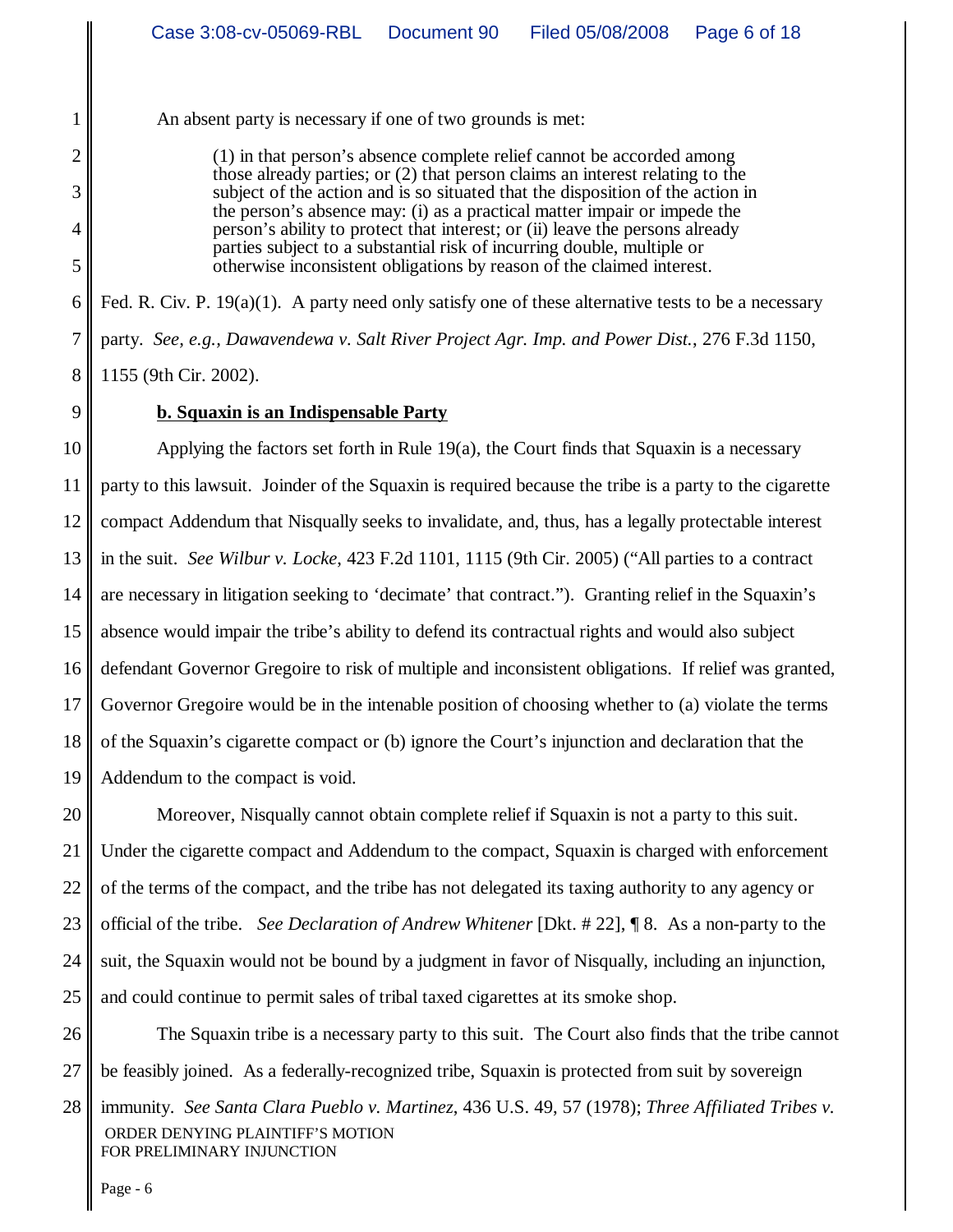*Wold Eng'g*, 476 U.S. 877, 890 (1986) ("The common law sovereign immunity possessed by [a

2 tribe] is a necessary corollary to Indian sovereignty and self-governance.")

3 4 5 6 The Court must also determine whether the action can proceed "in equity and good conscience" in the absence of Squaxin: whether Squaxin is an indispensable party. The Court considers the following factors when determining whether a suit should proceed in the absence of a necessary party that cannot feasibly be joined:

> (1) the extent to which a judgment rendered in the person's absence might prejudice that person or the existing parties; (2) the extent to which any prejudice could be lessened or avoided by: (A) protective provisions in the judgment; (B) shaping the relief; or  $(C)$  other measures; (3) whether a judgment rendered in the person's absence would be adequate; and (4) whether the plaintiff would have an adequate remedy if the action were dismissed for nonjoinder.

11 Fed. R. Civ. P. 19(b).

1

7

8

9

10

12 13 14 15 16 17 18 19 As a party to the cigarette compact Addendum that Nisqually seeks to void, Squaxin's contractual rights are threatened in this litigation, and no measure can be taken to lessen or eliminate the consequences if the requested relief was granted. An injunction cannot be tailored in a way to eliminate or lessen the impact on the Squaxin's sovereignty and its legally protected interests in the Addendum. *See Wilbur,* 423 F.2d at 1114. The injunction, if granted, would require sales at the Frank's Landing smoke shop to cease, leaving Squaxin unable to fulfill its lease with the beneficiary of the land where the smoke shop is located and forcing it to default on its contract with the Community.

20 21 22 23 24 25 26 The existing parties to the suit – the Governor and the Skookum officials – cannot adequately represent the interests of the Squaxin. Skookum and its officials are not a party to the Addendum, and, thus, have no legally protected interest in its validity. Likewise, although Governor Gregoire's interests are aligned with Squaxin's interests, the Governor does not have an interest in the Squaxin's power to tax and raise tribal revenue and cannot adequately defend the benefits Squaxin receives from its agreement with the State. *See American Greyhound Racing, Inc. v. Hull*, 305 F.3d 1015, 1023 n. 5 (9th Cir. 2002).

27 28 ORDER DENYING PLAINTIFF'S MOTION FOR PRELIMINARY INJUNCTION Additionally, if dismissed, Nisqually may pursue its breach of contract claim against the Governor, as agreed upon in the terms of the Nisqually cigarette compact, in an alternative forum: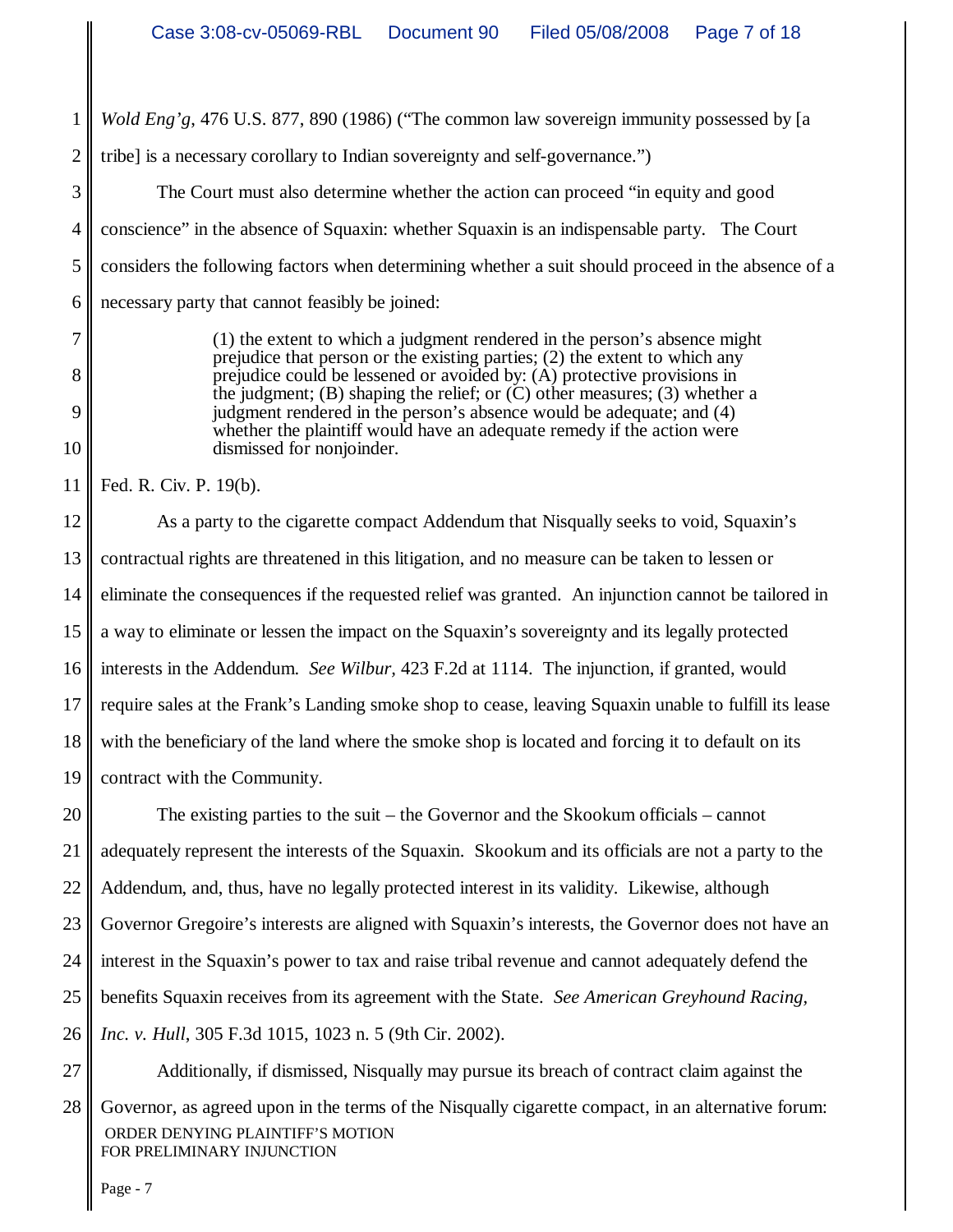1 2 3 4 5 binding arbitration. Even assuming that Nisqually has no other forum to pursue its requested relief, the Ninth Circuit has "regularly held that the tribal interest in immunity overcomes the lack of an alternative remedy or forum for the plaintiffs." *American Greyhound Racing, Inc.,* 305 F.3d at 1025 (citing *Dawavendewa*, 276 F.3d at 1162). After balancing the factors set forth in Rule 19(b), the Court concludes that Squaxin is an indispensable party.

6

#### **c. Chairman Peters May be Joined to Cure the Indispensable Party Defect**

7 8 9 10 11 12 13 14 15 Although Squaxin is an indispensable party, Nisqually may name as a defendant an official of the tribe pursuant to *Ex Parte Young,* 209 U.S. 123, 157 (1908). To cure the indispensability of the Squaxin, Nisqually moves to amend its complaint to name Jim Peters, chairman of the Squaxin tribe, as a defendant. Nisqually argues that because it is seeking only declaratory and injunctive relief, Chairman Peters is not immune from suit and may be joined as a defendant in his official capacity pursuant to the doctrine of *Ex Parte Young.* Because Nisqually has alleged in its proposed amended complaint [Dkt. # 46] that Chairman Peters's actions are a continuing violation of federal law, the Court agrees that *Ex Parte Young* can be invoked, and tribal sovereign immunity does not shield Chairman Peters from suit.

16 17 18 19 20 21 22 Under the *Ex Parte Young* doctrine, immunity does not extend to an official whose actions are unconstitutional or violate federal law. *See Ex Parte Young*, 209 U.S. at 155-156 (holding that Eleventh Amendment immunity did not bar suit against the state's Attorney General to enjoin him from enforcing an allegedly unconstitutional statute). This doctrine has been extended to suits seeking prospective relief against tribal officials allegedly acting in violation of federal law. *See Burlington Northern R. Co. v. Blackfeet Tribe*, 924 F.2d 899, 901 (9th Cir. 1991), *overruled on other grounds by Big Horn County Elec. Coop., Inc. v. Adams*, 219 F.3d 944 (9th Cir. 2000).

23 24 25 26 27 In order to determine whether a tribal official may be joined pursuant to the *Ex Parte Young* doctrine, the Court need only conduct a "straightforward inquiry" into whether Nisqually "has alleged an ongoing violation of federal law and seeks prospective relief." *Burlington Northern & Santa Fe Ry. Co. v. Vaughn*, 509 F.3d 1085, 1092 (9th Cir. 2007) (citing *Verizon Md., Inc. v. Pub. Serv. Comm'n of Md.*, 535 U.S. 635, 645-46 (2002)). The tribe has met this requirement.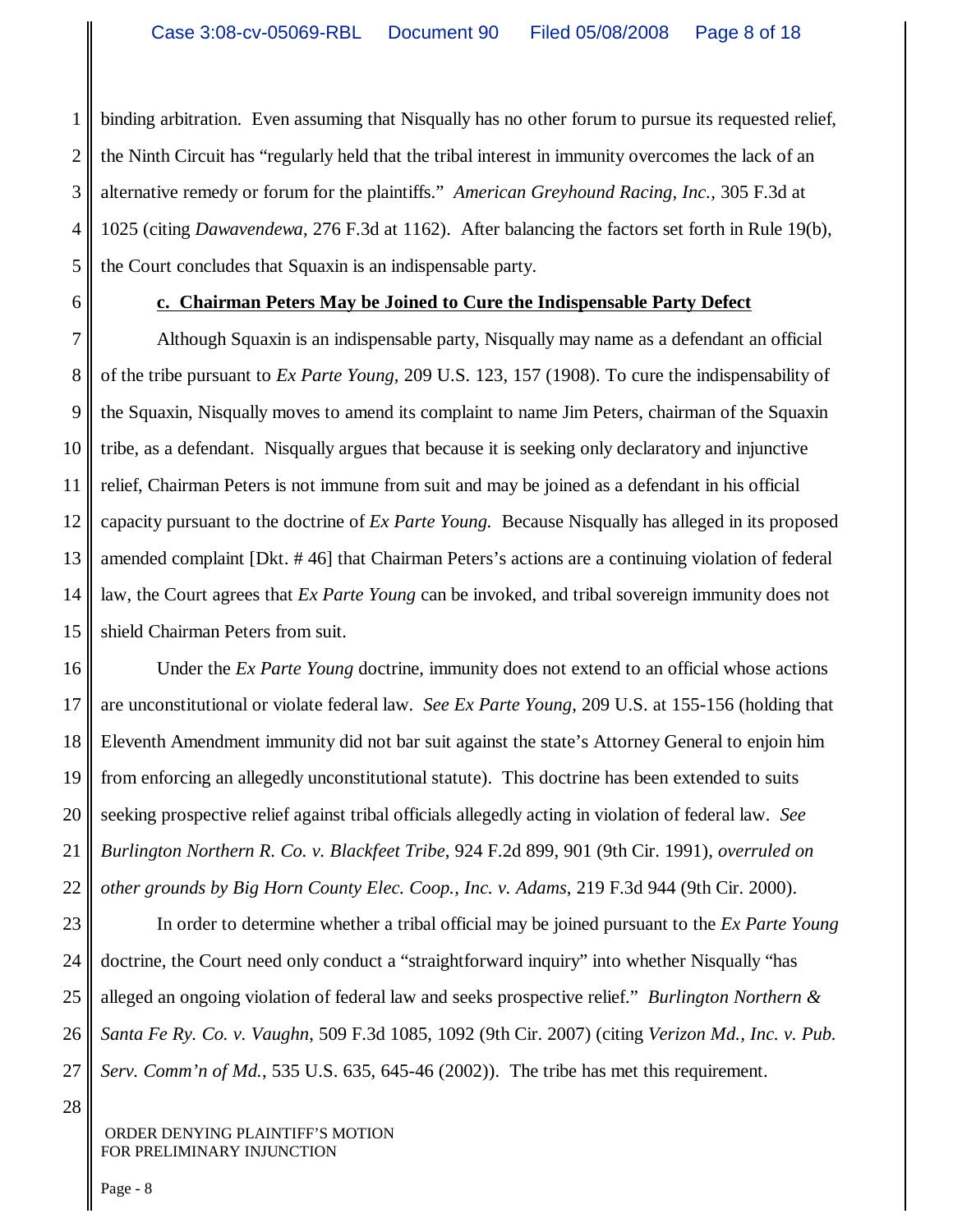1 2 3 4 5 6 Nisqually seeks declarative and injunctive relief and alleges in its proposed amended complaint [Dkt. # ] that Chairman Peters actions in entering into and implementing the Addendum to the Squaxin cigarette compact, and in making or permitting sales of improperly taxed cigarettes at the Frank's Landing smoke shop are ongoing violations of federal law. These allegations satisfy the requirements set forth in *Ex Parte Young* and *Burlington Northern v. Vaughn*, and Chairman Peters is not protected by tribal immunity.

7 8 9 10 11 Furthermore, a suit against Chairman Peters will not operate against the Squaxin as a tribe. If the injunctive relief is granted, Squaxin's sovereign authority to tax and to contract will be impaired but not completely divested; the tribe could still exercise its taxing authority on economic activity occurring on its reservation land and other tribal allotments, and its original cigarette compact with Washington State would still be valid.

12 13 14 15 This case is unlike *Idaho v. Coeur d'Alene Tribe of Idaho*, 521 U.S. 261, 281 (1997), where the Supreme Court did not allow suit against state officials of Idaho because the suit was essentially a quiet-title action, and the relief, if granted, would divest Idaho of all of its regulatory authority over the submerged lands of Lake Coeur d'Alene.

16 17 18 19 20 21 Judgment rendered in this suit would not be such a divestiture of Squaxin's sovereign authority to tax or to contract as to render the suit as one against the tribe itself. *See Agua Caliente Band of Cahuilla Indians v. Hardin*, 223 F.3d 1041, 1048 (9th Cir. 2000), *cert. denied*, 532 U.S. 958 (2001). Instead, a judgment in favor of Nisqually would operate against Chairman Peters as the official who negotiated and implemented the Addendum to the Squaxin's cigarette compact.<sup>2</sup>

- 22
- **d. Nisqually's Suit Against Defendants Whitener, Johnson and Lopeman is Dismissed**
- 23

# Defendants Whitener, Johnson and Lopeman argue that the Nisqually's suit as against them

- 24 should be dismissed because as Skookum officials, they have no authority to collect or disburse the
- 25

<sup>26</sup> 27 28  $2$  If it is revealed during the discovery process that a Squaxin official other than Chairman Peters is responsible for the enforcement and/or collection of the Squaxin cigarette sales tax at the Frank's Landing smoke shop, the Court will permit Nisqually to amend its complaint to add as a party this official pursuant to *Ex Parte Young*. As of now, the Court does not have sufficient information to name the Squaxin official that has authority to enforce and/or collect the tribal cigarette tax, and, as such, Nisqually shall be given leave to again amend its complaint if such an official is discovered in the future.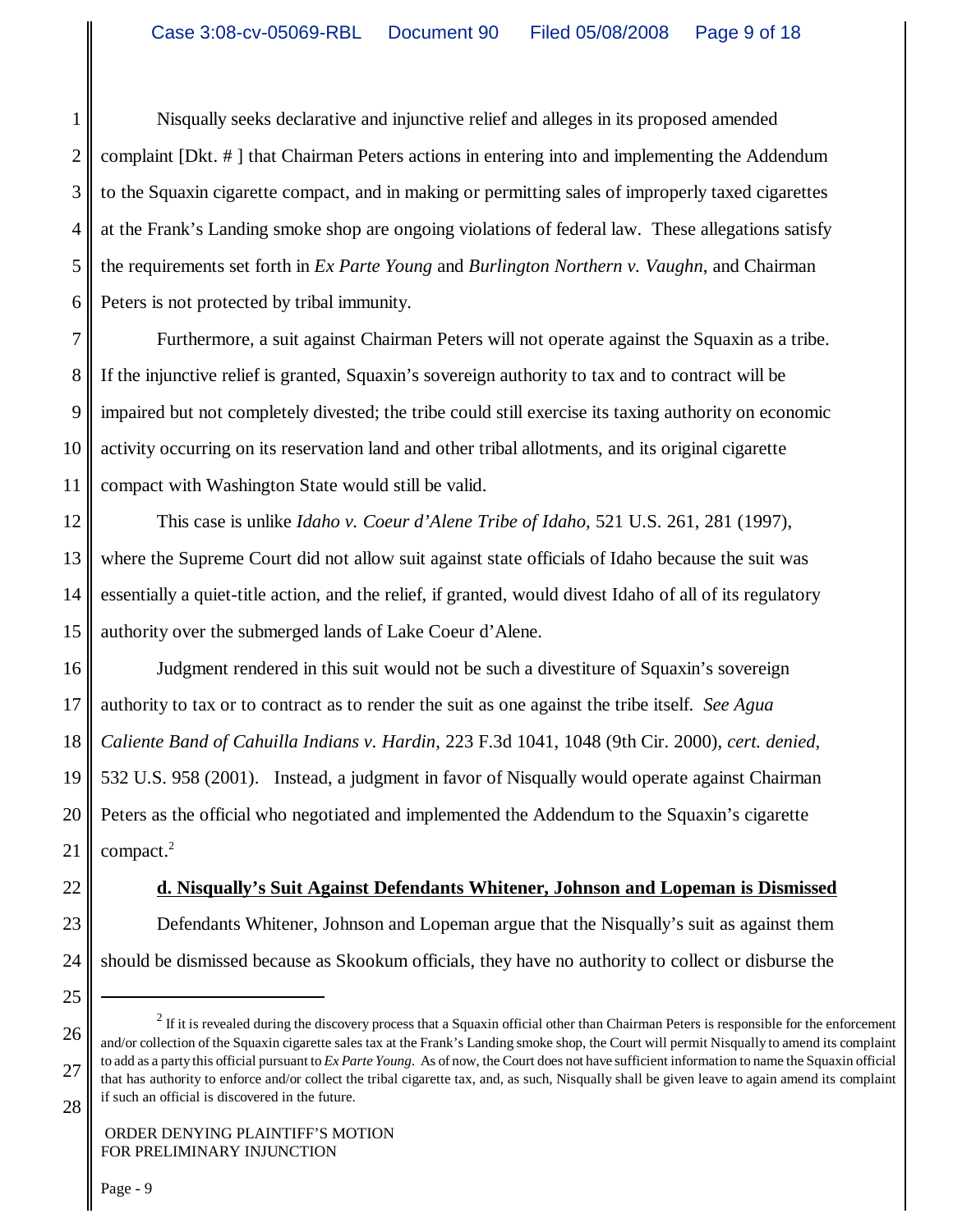1 2 3 4 5 6 7 8 9 10 11 tribal taxes imposed on sales of cigarettes at the Frank's Landing smoke shop, and, thus, could not comply with an injunction if ordered by the Court. Per the *Declaration of Andrew Whitener* [Dkt. # 22], Defendants Whitener, Johnson and Lopeman, as officials of Skookum Tobacco Company, do not have authority over the collection of Squaxin cigarette sales taxes or control over sales made at the Frank's Landing smoke shop; and they are not parties to the Addendum to the Squaxin cigarette compact. Because Skookum is wholly owned by Squaxin, the suit is properly against the Squaxin official who is responsible for the implementation of the Addendum and the enforcement and/or collection of Squaxin cigarette sales tax on sales made at the Frank's Landing smoke shop. Nisqually does not dispute that these defendants do not have the requisite authority needed to comply with an injunction ordered by the Court. As such, the action against Defendants Whitener, Johnson and Lopeman is dismissed.

12

## **e. Frank's Landing Indian Community is a Necessary Party**

13 14 15 16 17 18 The Court also finds that the Community is a necessary party to the suit. The Community claims a legally-protected interest relating to the subject matter of this suit,<sup>3</sup> and the Community's ability to protect this interest would be impaired or impeded if the suit were disposed of in its absence. Per the agreement with Squaxin, the Community claims an interest in part of the tax revenue from the sales of cigarettes at the Frank's Landing smoke shop. *See Declaration of Jim Peters* [Dkt. # 23].

19 20 21 22 23 24 25 In *Dawavendewa*, a suit challenging the defendant's policy that gave hiring preference to Navajo Nation tribal members, the Ninth Circuit held that the Navajo Nation was a necessary party to the suit because it "claim[ed] a cognizable economic interest in the subject of th[e] litigation which may be grievously impaired by a decision rendered in its absence." *Dawavendewa*, 276 F.3d at 1157. The Court reasoned that the litigation threatened the Navajo's lease with the defendants because the lease required the defendant to implement a hiring preference policy, and this term was the sole reason that Navajo had agreed to lease the reservation land. As such, the Navajo's

26

27

<sup>3</sup> Rule 19(a) only requires that the party "claim" a legally-protected interest in the suit. *See Shermoen v. United States*, 982 F.3d 1312, 1317 (9th Cir. 1992) ("Just adjudication of claims requires that courts protect a party's right to be heard and to participate in adjudication of a claimed interest, even if the dispute is ultimately resolved to the detriment of that party.").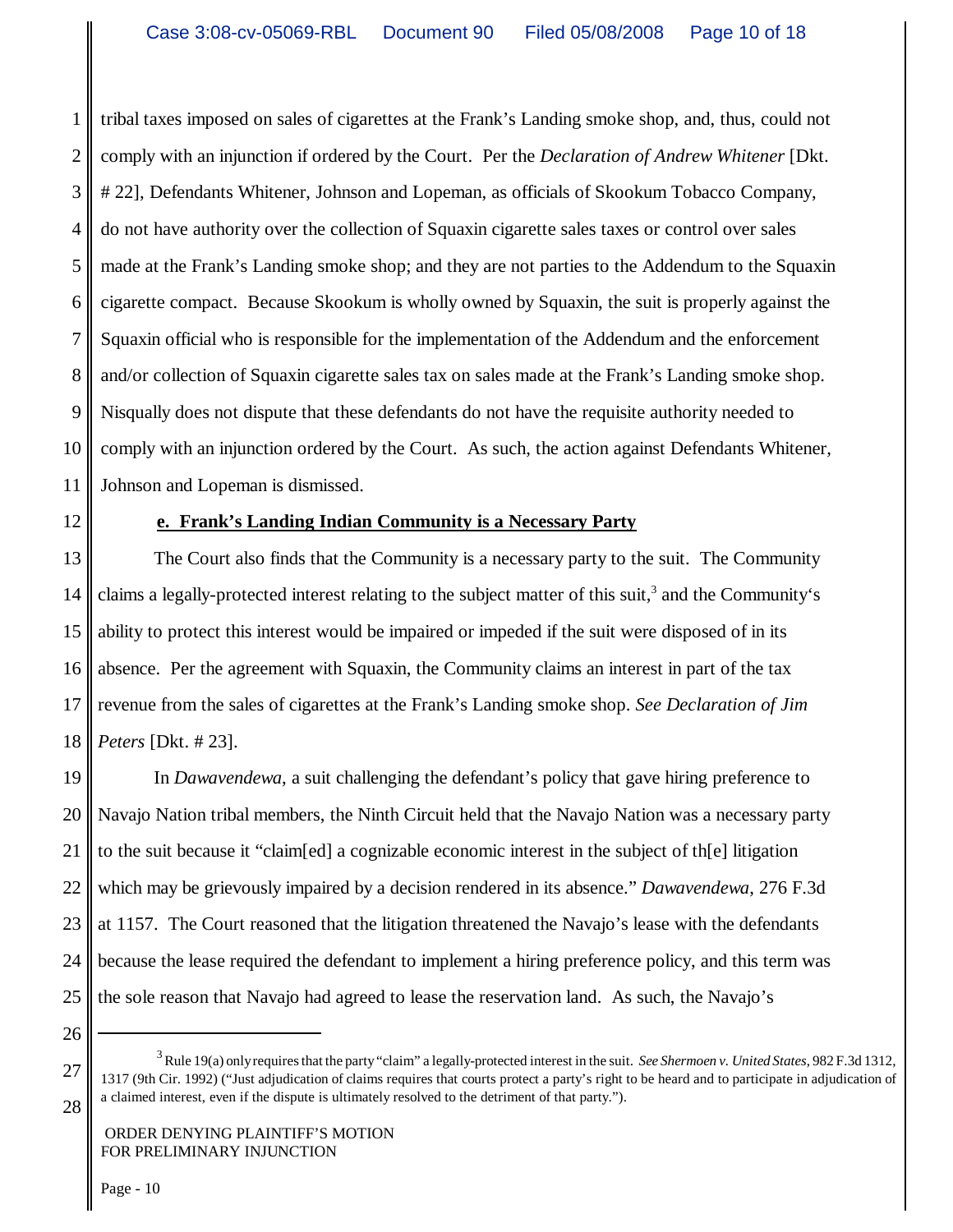1 2 3 contractual and economic interests in the lease with the defendant could have been seriously impaired if the preference policy was abrogated by court action. Therefore, the tribe was a necessary party to the suit.

4 5 6 7 8 9 10 11 12 Similarly, the Community has contractual and economic interests that would be "grievously impaired" if judgment was rendered in favor of Nisqually. Even though the agreement between Squaxin and the Community is not directly at issue in this matter, this contract would be affected by a grant of judgment in favor of Nisqually. If the requested relief was granted, the Squaxin would be forced to cease the collection of tribal tax on cigarette sales at Frank's Landing and could no longer comply with its agreement with the Community; the Community's contractual rights would be seriously impaired. Furthermore, the Community's economic interest in the tax revenue it receives from its contract with Squaxin would be grievously impaired and, as a result, its ability to sustain essential governmental services that are funded by this tax revenue would be significantly hindered.

13 14 15 16 17 18 19 20 The Community argues that it cannot be joined as a party to this suit because as a selfgoverning Indian community, it enjoys sovereign immunity. However, tribal sovereign immunity is dependent on "tribal status." *See Alaska v. Native Village of Venetie*, 856 F.2d 1384, 1387 (9th Cir. 1988) ("[T]he sovereign power of an Indian community depends on its tribal status."). Recognition of a tribe is "to be determined by Congress, and not by the courts." *Price v. State of Hawaii*, 764 F.2d 623 (9th Cir. 1985) (quoting *United States v. Sandoval*, 231 U.S. 28, 46 (1913));  *see also Three Affiliated Tribes v. Wold Eng'g*, 476 U.S. 877, 891 (1986) (Indian tribal sovereignty is "subject to plenary federal control and definition.").

21 22 23 24 25 26 27 28 ORDER DENYING PLAINTIFF'S MOTION FOR PRELIMINARY INJUNCTION Congress officially recognized Frank's Landing Indian Community in 1987 as a "self governing dependent Indian community." Pub. L. No. 100-153, § 10 (Nov. 5, 1987). The legislative history indicates that Congress did not intend with this law to "create or to establish Frank's Landing as a Federally-recognized Indian Tribe." Senate Report, S. Rep. 100-186 (1987). Congress amended this law in 1994 to clarify that the United States does not recognize the Frank's Landing Indian Community as an Indian tribe. *See* Pub. L. No. 103-435 (Nov. 2, 1994) § 8(4). Because Congress amended the 1987 law to expressly state that the Community is not recognized by the United States as a federally recognized Indian tribe, the Community does not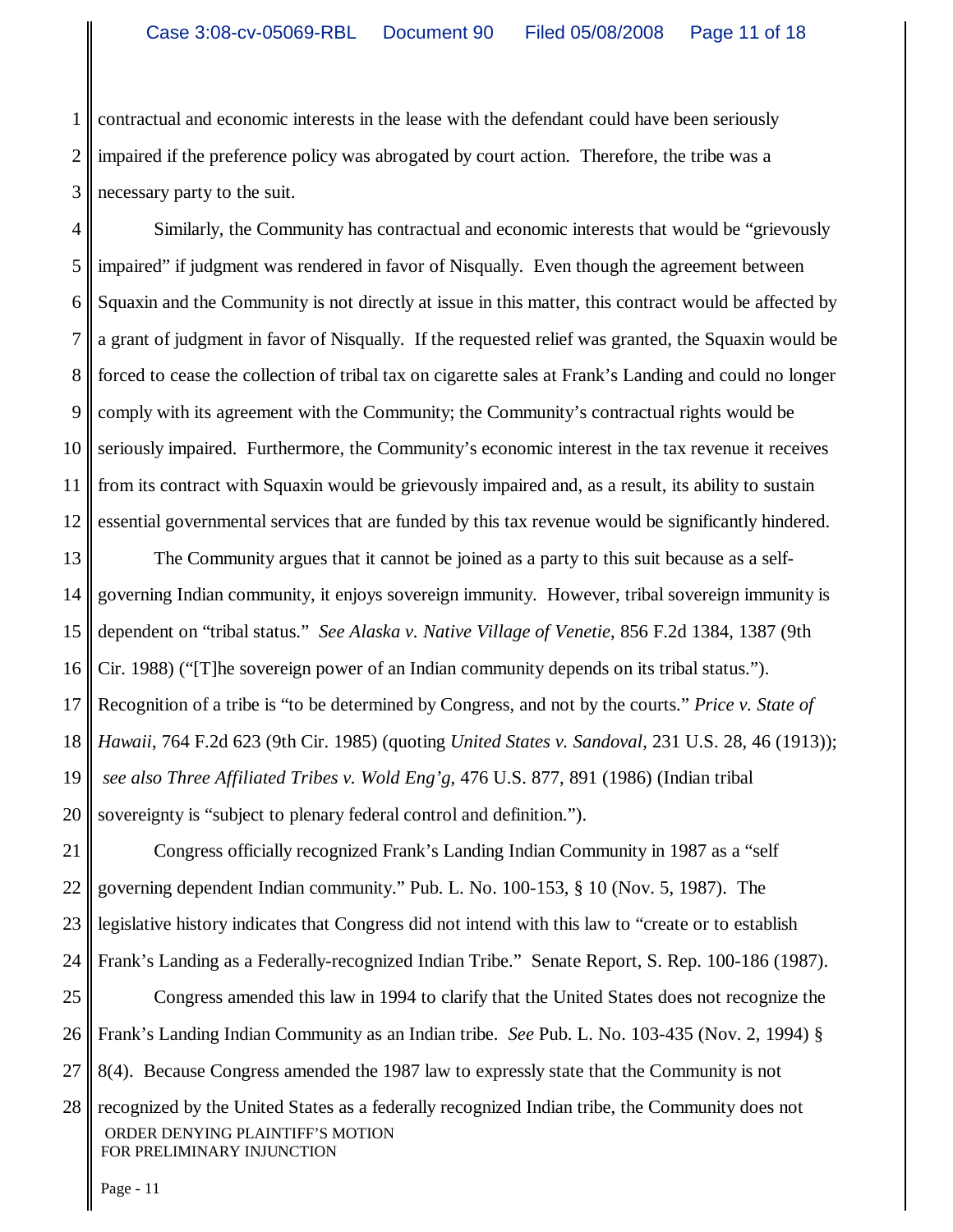1 2 3 4 5 6 7 have the requisite tribal status needed to enjoy sovereign immunity. The Court need not analyze whether the Community is a tribe using the factors set forth in *Native Village of Tyonek v. Puckett,* 957 F.2d 631, 635 (9th Cir. 1992) (citing *Montoya v. United States,* 180 U.S. 261, 266 (1901), and *United States v. Sandoval*, 231 U.S. 28, 46-47 (1913)), because Congress has already determined that the Community is *not* recognized by the United States as an Indian tribe. Therefore, as a necessary party to the suit that may be feasibly joined, the Community can and should be joined pursuant to Rule 19(a).

8

## **f. Nisqually May File an Amended Complaint**

9 10 11 12 13 14 15 16 For these reasons, the Court grants Nisqually leave to file an amended complaint naming Chairman Jim Peters as a defendant and joining the Community, a necessary party, as required by Rule 19(a). Defendants will not be prejudiced by allowing Nisqually to amend its complaint; discovery has not yet begun, and the Court will not dismiss this action simply because Nisqually did not correctly name in its original complaint the officials responsible for the alleged illegal activity of Squaxin. The Courts asks that the Community designate a board member from the Community's governing council to accept service of process on behalf of the Community and give Nisqually notice of who will accept service of process.

17

#### **III. MOTION FOR PRELIMINARY INJUNCTION**

18 19 20 21 22 23 Nisqually moves for a preliminary injunction to enjoin Squaxin's taxation on sales of cigarettes at the Frank's Landing smoke shop. Nisqually argues that the cigarettes sold at Frank's Landing smoke shop are being sold pursuant to an illegal Addendum to the Squaxin's cigarette compact with the State and that Squaxin's imposition of a tribal tax on sales of cigarettes at its Frank's Landing smoke shop is in violation of federal and state law. Nisqually claims it will suffer irreparable harm if the Squaxin's taxation on sales of cigarettes continues.

24 25 26 27 The Court finds that Nisqually has not met the burden required for a grant of a preliminary injunction: Nisqually has failed to show a likelihood of success on the merits, and the injury to Nisqually does not outweigh the hardship to the other parties to this suit, particularly Squaxin and the Community.

28 ORDER DENYING PLAINTIFF'S MOTION FOR PRELIMINARY INJUNCTION The purpose of a preliminary injunction is to preserve the status quo and avoid irreparable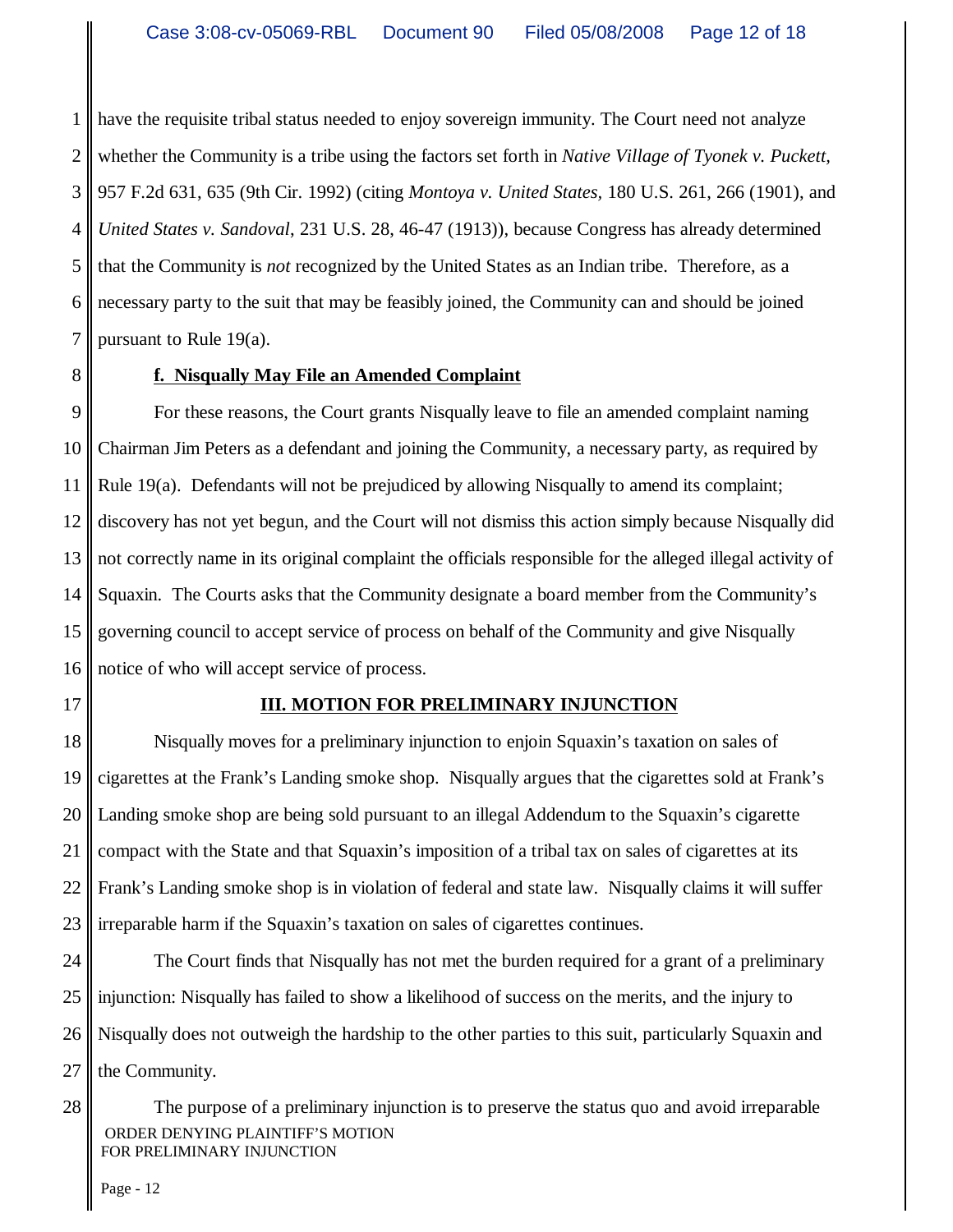1 2 3 4 5 6 7 8 9 10 injury before adjudication. *See Textile Unltd., Inc. v. A. BMH and Co., Inc.*, 240 F.3d 781, 786, (9th Cir. 2001); *King v. Saddleback Junior Coll. Dist.*, 425 F.2d 426 (9th Cir. 1970), *cert. denied*, 404 U.S. 979, 404 U.S. 1042 (1970). The standard for granting a preliminary injunction balances the plaintiff's likelihood of success on the merits against the hardship to the parties. To prevail on a motion for preliminary injunction, a party must demonstrate either: (1) a likelihood of success on the merits and the possibility of irreparable injury; or (2) that serious questions going to the merits were raised and the balance of hardships tips sharply in the moving party's favor. These alternatives do not represent separate tests but rather represent extremes of a single continuum. The greater the relative hardship to the moving party, the less probability of success must be shown. *Clear Channel Outdoor Inc. v. City of Los Angeles*, 340 F.3d 810, 813 (9th Cir. 2003).

11 12 13 14 15 16 17 18 The Court is not satisfied that Nisqually will succeed on the merits. The success of Nisqually's claims turns on whether the Squaxin tribe may legally sell tribal taxed cigarettes on Indian country land held in trust for one of its members – land not located on the Squaxin reservation but instead located within a self-governing dependent Indian community. The sales of cigarettes and the imposition of the tribal sales tax are being made pursuant to Squaxin's agreements with both the State and the Community, and a lease with the beneficiary of land held in trust by the U.S., Theresa Bridges. Thus, the success of Nisqually's claims also turns on whether these agreements are prohibited by federal law.

19 20 21 The Court has thoroughly researched federal common law and federal statutes and regulations and is aware of no federal law that prohibits such an arrangement between the Community, the beneficiary of the trust land, and the Squaxin tribe.

- 22
- 23

#### **a. Nisqually has Failed to Show it Will Succeed on the Merits**

#### **i. Frank's Landing Indian Community is Unique**

24 25 26 27 28 ORDER DENYING PLAINTIFF'S MOTION As a self-governing dependent Indian community that is not a federally recognized tribe and is not subject to the jurisdiction of any federally recognized tribe, Frank's Landing Indian Community is unique in the realm of Indian sovereignty. Composed of 19 acres of federal Indian allotment land, *see* Senate Report, S. Rep. 100-186 (1987), land held in trust by the government for individual Indians, the territory at Frank's Landing is "Indian country" as defined in 18 U.S.C. §

FOR PRELIMINARY INJUNCTION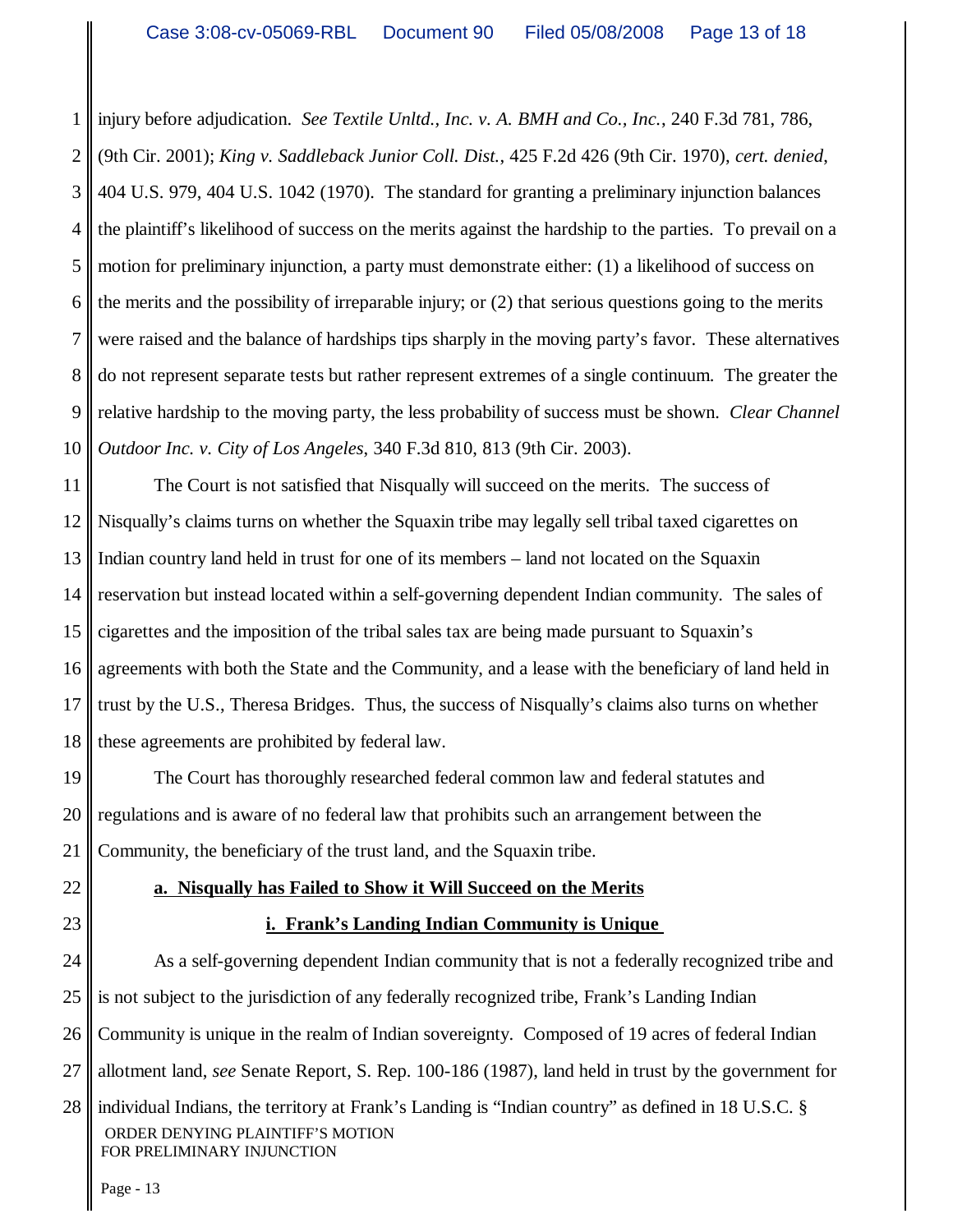1 2 3 4 5 6 1151. *See Alaska v. Native Village of Venetie Tribal Gov't* , 522 U.S. 520, 528-29 (1998) (Indian allotments – land held in trust by the federal government for the benefit of individual Indians – are "Indian country."); *Oklahoma Tax Comm'n v. Citizen Band Potawatomi Indian Tribe*, 498 U.S. 505, 511 (1991); *DeCoteau v. District County Court*, 420 U.S. 425, 427 n. 2 and 446 (1975). As such, the "Indian country" at Frank's Landing is not subject to the jurisdiction of the State of Washington, and is instead subject to the jurisdiction of Indians and the federal government.

7 8 9 The parties do not disagree that the land at Frank's Landing is Indian country under 18 U.S.C. § 1151. The dispute lies in whether the Community itself has jurisdiction over the Indian country at Frank's Landing.

10 11 12 13 14 15 16 The territorial situation at Frank's Landing is novel in that the Community is not a federally recognized tribe and, thus, does not possess all the sovereign powers of a tribe; the allotments that compose Frank's Landing are held in trust for members of the Community who are also members several different federally recognized tribes; and the Community is recognized by Congress as a "self-governing dependent Indian community." *See* Pub. L. No. 103-435, § 8 (Nov. 2, 1994). Because the Court is presented with this novel situation, the Court must look to Congress and federal law for the answer to whether the Community itself has jurisdiction over this Indian country.

17

18

## **ii. No Tribe has Jurisdiction over Frank's Landing Territory**

19 20 21 22 In 1987, Congress "recognized Frank's Landing Indian Community as eligible" for "programs and services" provided by the federal government to Indians. Pub. L. No. 100-153, § 10 (Nov. 5, 1987). Congress amended this law in 1994 and explicitly excluded the Community from the jurisdiction of any federally recognized tribe. Pub. L. No. 103-435, § 8 (Nov. 2, 1994).

23 24 25 26 27 28 The Supreme Court has held that Indian tribes are "invested with the right of selfgovernment and jurisdiction over the persons and property within the limits of the territory they occupy, *except so far* as that jurisdiction has been restrained and abridged by treaty or act of Congress." *Merrion v. Jicarilla Apache Tribe*, 455 U.S. 130, 140 (1982) (emphasis added). "Congress has plenary authority to limit, modify or eliminate the powers of local self-government

 ORDER DENYING PLAINTIFF'S MOTION FOR PRELIMINARY INJUNCTION that tribes otherwise possess." *Santa Clara Pueblo v. Martinez*, 436 U.S. 49, 56 (1978) (citing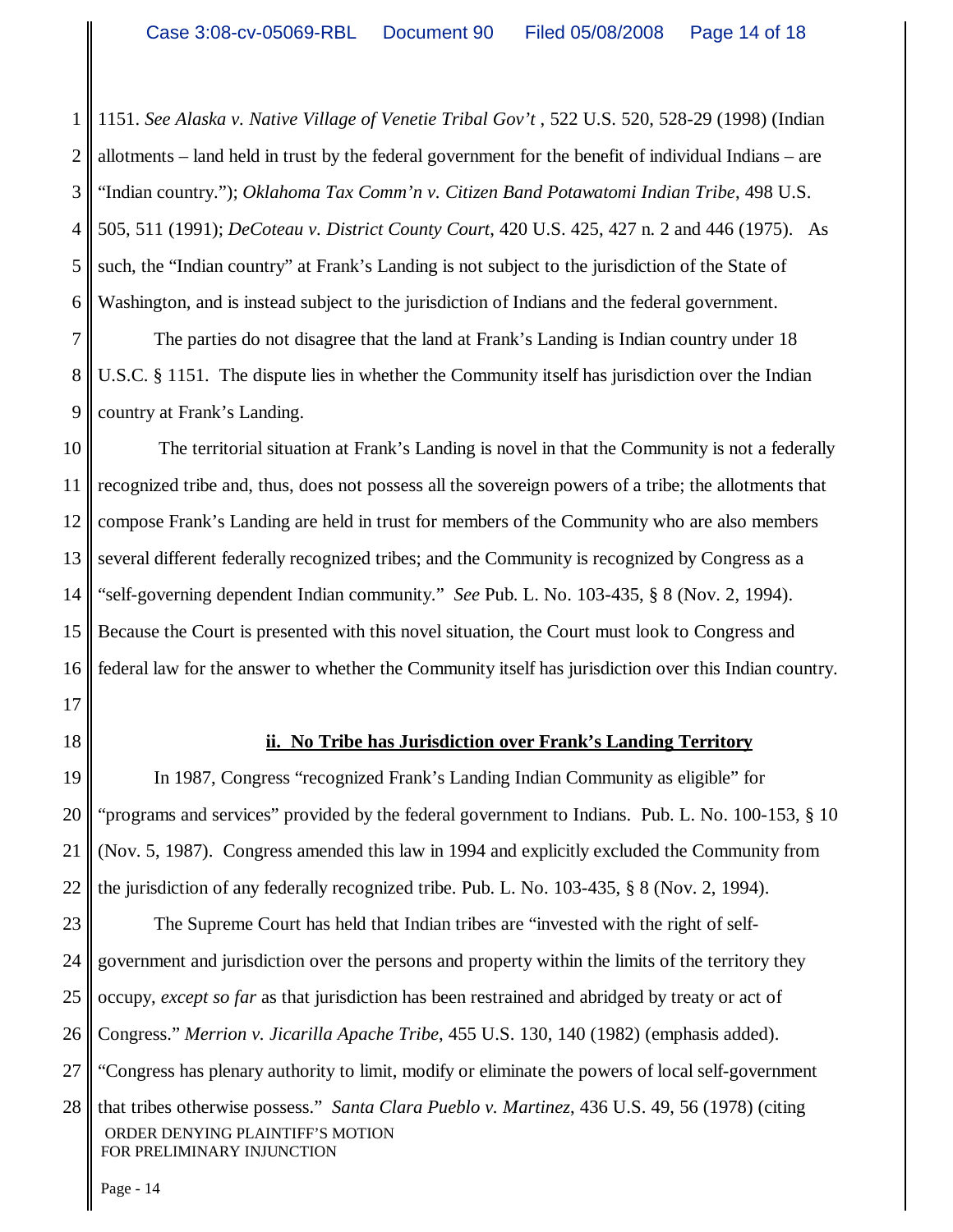*Talton v. Mayes*, 163 U.S. 376, 384 (1896)).

2 3 4 5 6 7 With its 1994 amendment, Congress clearly intended to grant the Community independence from any tribe's jurisdiction, including Nisqually. Thus, even if Nisqually had jurisdiction over the land at Frank's Landing at some point in history,<sup>4</sup> Congress divested all tribes of jurisdiction in 1994 with enactment of Pub. L. No. 103-435. Because no tribe has jurisdiction over the Community, a tribe's right to conduct economic activity and impose a tribal sales tax on trust land at Frank's Landing can only derive from an agreement with the Community.

8

1

#### **iii. Federal Law Does not Prohibit the Agreement between the Community and Squaxin**

9 10 11 12 13 14 15 16 17 Although the Community's sovereignty is limited and does not include the broad range of powers possessed by federally recognized tribes, Congress has vested in the Community's governing bodies the power to contract for the purpose of sustaining the Community's selfgovernment and its school. *See* Pub. L. No. 100-153, § 10 (Nov. 5, 1987). Congress explicitly prohibited the Community from engaging in Class III gaming, *see* Pub. L. No. 103-435, § 8(4), but it has not prohibited the Community from contracting with a member's tribe to allow the tribe to sell tribal taxed cigarettes on land within the dependent Indian community in exchange for a percentage of the tribal tax revenue.

18 19 20 21 22 24 The Court will not interfere with the Community's ability to contract with a sovereign tribe absent such a prohibition by Congress or case law. Congress clearly intended with the enactment of Pub. L. No. 103-435 for the Community to be given limited sovereign powers, as a dependent Indian community, in order to sustain its governmental programs, and this includes the power to contract with other tribes. This is consistent with the federal government's policy of promoting Indian self-reliance and government. *See, e.g.,* Indian Gaming Regulation Act, 25 U.S.C. § 2701(4) ("[A] principal goal of Federal Indian policy is to promote tribal economic development, tribal self-

25

26

27

28

<sup>&</sup>lt;sup>4</sup> Although Nisqually's Constitution, Article I, describes its territory as including "tracts placed in trust or restricted status individual Indians or for the Tribe located in the Nisqually River basin," this territorial component of the tribe's Constitution was last amended on October 28, 1994. Congress enacted Pub. L. No. 103-435 on November 2, 1994 – 5 days *after* Nisqually's Constitution was amended. Because a tribe's jurisdiction only exists to the extent it has not been restricted by an act of Congress, Nisqually's jurisdiction over Indian trust lands at Frank's Landing was expressly divested by an act of Congress through the enactment of Pub. L. No. 103-435.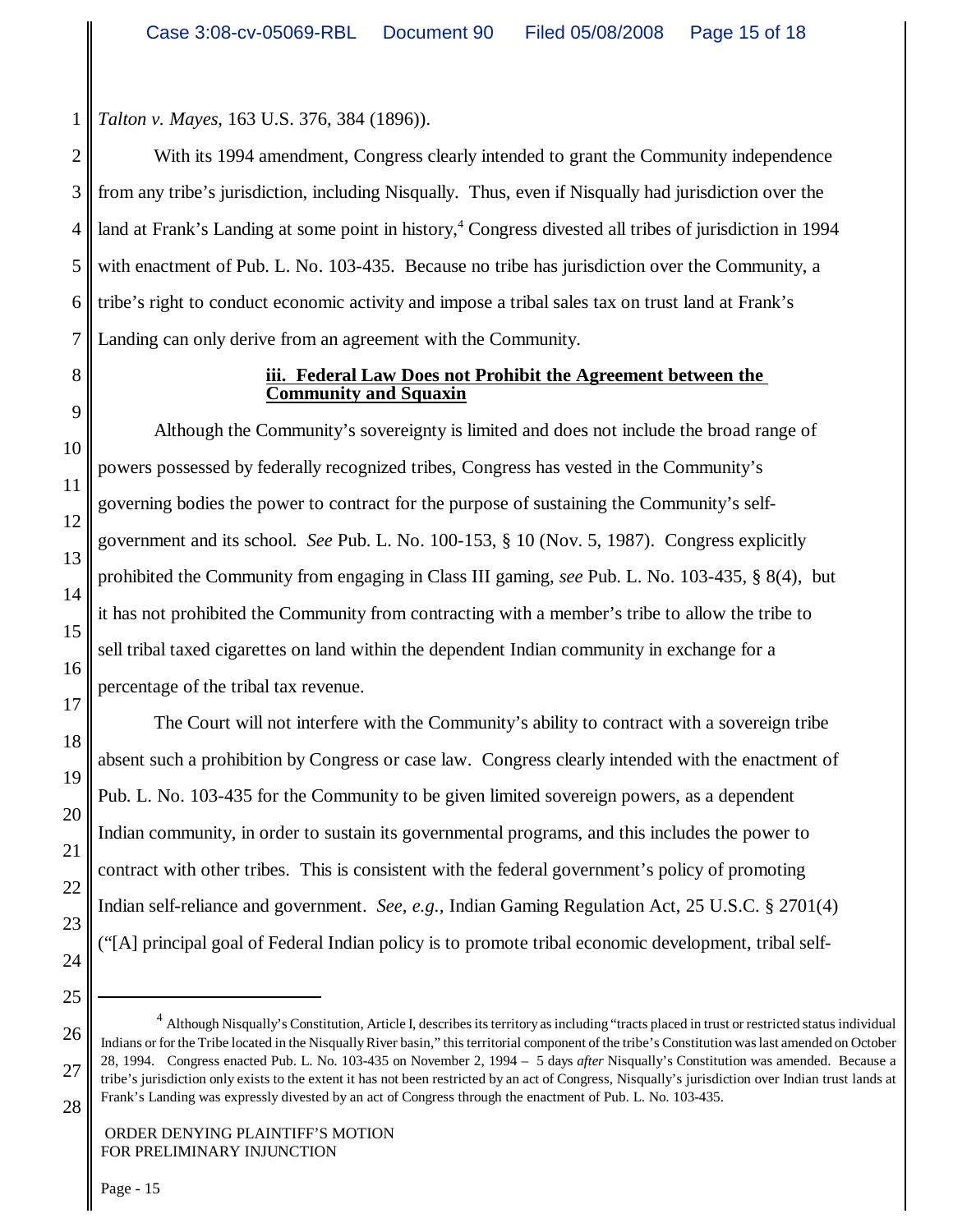1 2 3 4 sufficiency, and strong tribal government."). Therefore, after analysis of legislative history and case law, the Court cannot say as a matter of law that the Community is prohibited from making an agreement with a tribe to allow the tribe to conduct economic activity and to impose tax on sales occurring on Frank's Landing trust land if the beneficiary of the trust land is in agreement.

5 6

#### **iv. Federal Law Does not Prohibit the Lease Between Theresa Bridges and Squaxin or Squaxin's Exercise of Taxing Authority on the Leased Land**

7 8 9 10 11 12 Congress has also not prohibited the beneficiaries of the trust land within the Community from making lease agreements with their respective tribes to conduct economic activity, within the limits of federal law, on the land. If a member of the Community wishes to allow her tribe to conduct economic activities on her trust land in Indian country, the Court cannot interfere with her use and enjoyment of the land. Again, because Theresa Bridges's trust land is Indian country, only Congress can restrict the use of this land.

13 14 15 16 17 18 19 Furthermore, absent explicit divestiture by Congress, the Court cannot interfere with the Squaxin's sovereign power to conduct economic activity on the tribal member's trust land and charge a corresponding sales tax. The Supreme Court has recognized that "Indian tribes are unique aggregations possessing attributes of sovereignty over both their members and their territory." *United States v. Mazurie*, 419 U.S. 544, 557 (1975). Only Congress has the power to divest a sovereign tribe of its broad power to tax non-members participating in economic activity in Indian country. *See Merrion v. Jicarilla Apache Tribe*, 455 U.S. 130, 140 (1982).

20 21 22 Absent explicit prohibition by Congress, Frank's Landing Indian Community and its member Theresa Bridges, a beneficiary of Indian trust land and a Squaxin tribal member, are permitted to contract with Squaxin and allow the tribe to sell tribal taxed cigarettes on this land.

23 24 Thus, because the Squaxin's action are not prohibited by federal law, Nisqually is not likely to succeed on the merits.

25

26

27

28

**b. Significant Hardship to the Defendants Requires Denial of Preliminary Injunction**

 ORDER DENYING PLAINTIFF'S MOTION FOR PRELIMINARY INJUNCTION The significant hardship that the defendants face if injunctive relief was granted also weighs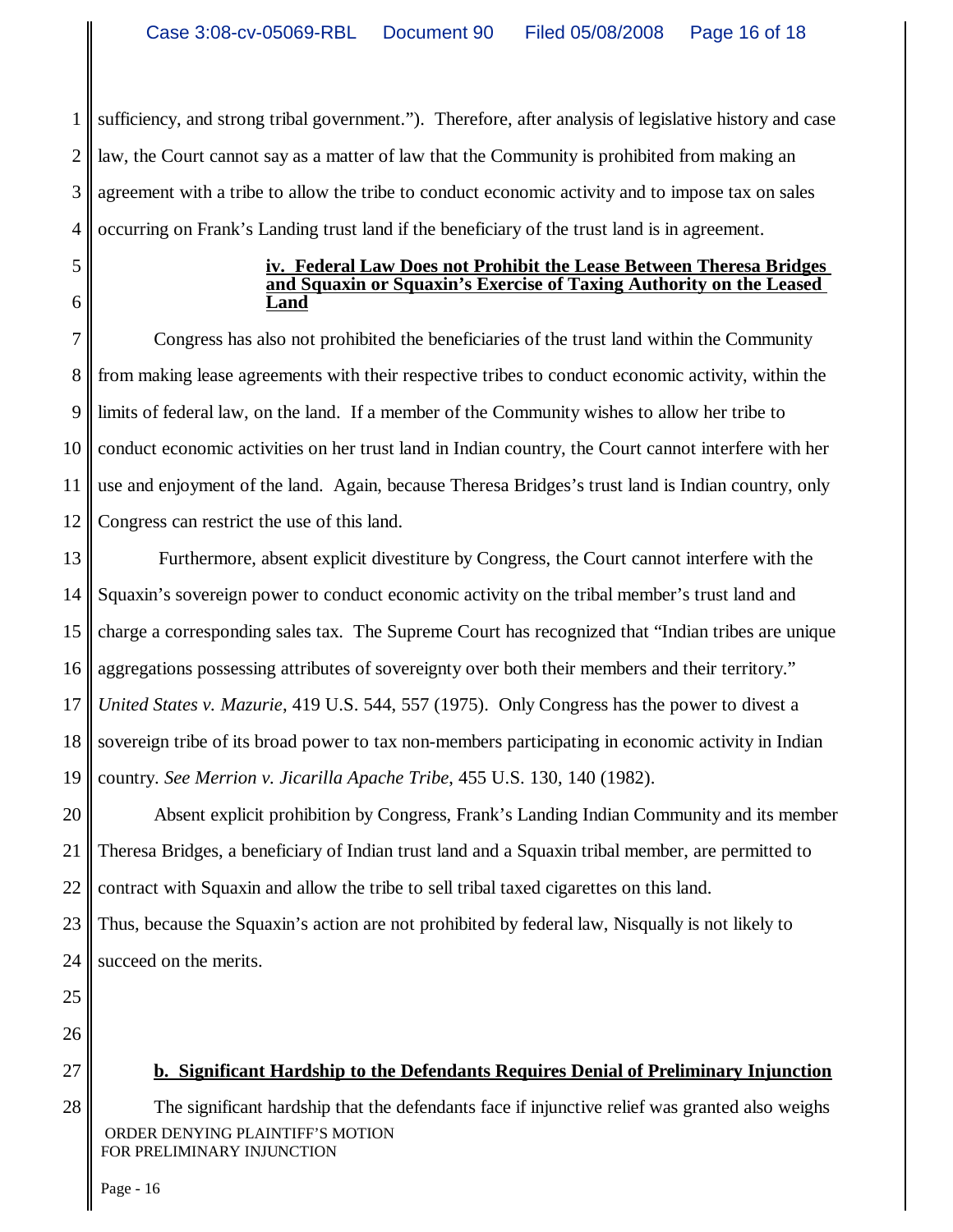1 2 3 4 5 6 7 8 in favor of denying the request for preliminary injunction. A grant of a preliminary injunction would impose hardship on Squaxin and the Community, both of which derive revenue on sales made at the Frank's Landing smoke shop; the tax collected on sales of cigarettes at this smoke shop funds important Squaxin and Community governmental programs including the Wa He Lut school at Frank's Landing. *See Declaration of Jim Peters* [Dkt. # 23]. Because the Community's only source of revenue for the school are federal grants and the agreement with Squaxin, a preliminary injunction would significantly hinder the operation of the Wa He Lut school and the education of many local Indian children.

9 10 11 12 13 14 15 16 17 18 The Court acknowledges that Nisqually faces injury in the form of a reduction in tobacco sales at Nisqually's own smoke shop if the Frank's Landing smoke shop is permitted to continue sales. *See* Exhibit 5 of *Plaintiff's Motion for Preliminary Injunction, Declaration of Matthew Oshiro* [Dkt. # 2]. However, this outcome is a hardship that Congress must have considered when it recognized the Frank's Landing Indian Community as a self-governing dependent Indian community that had contracting powers and when it expressly divested all federally recognized tribes of jurisdiction over the Community. As such, the Court will defer to the intentions of Congress and its enactment of Pub. L. No. 103-435. A balance of the hardships and the unlikelihood of plaintiff's success tips heavily in favor of the defendants, and, thus, the request for the preliminary injunction is denied.

19

#### **III. CONCLUSION**

20 21 22 23 Nisqually's requested relief depends on the resolution of a substantial question of federal law. The dispute regarding Squaxin's jurisdiction to impose tribal cigarette sales tax on sales made on Theresa Bridge's trust land is a substantial question of federal law that must be resolved before granting the Nisqually's relief. Thus, federal question jurisdiction exists in this matter.

24 25 Supplemental jurisdiction pursuant to 28 U.S.C. § 1367(a) exists over the two state law claims; the federal and state law claims derive from a "common nucleus of facts," and, thus, form the same case

26 or controversy. Although Squaxin is an indispensable party and immune from suit, Chairman Jim

27 Peters can be joined pursuant to the *Ex Parte Young* doctrine to cure this indispensability.

28 ORDER DENYING PLAINTIFF'S MOTION FOR PRELIMINARY INJUNCTION Furthermore, the Community is a necessary party to the suit, and, as such, must be joined pursuant